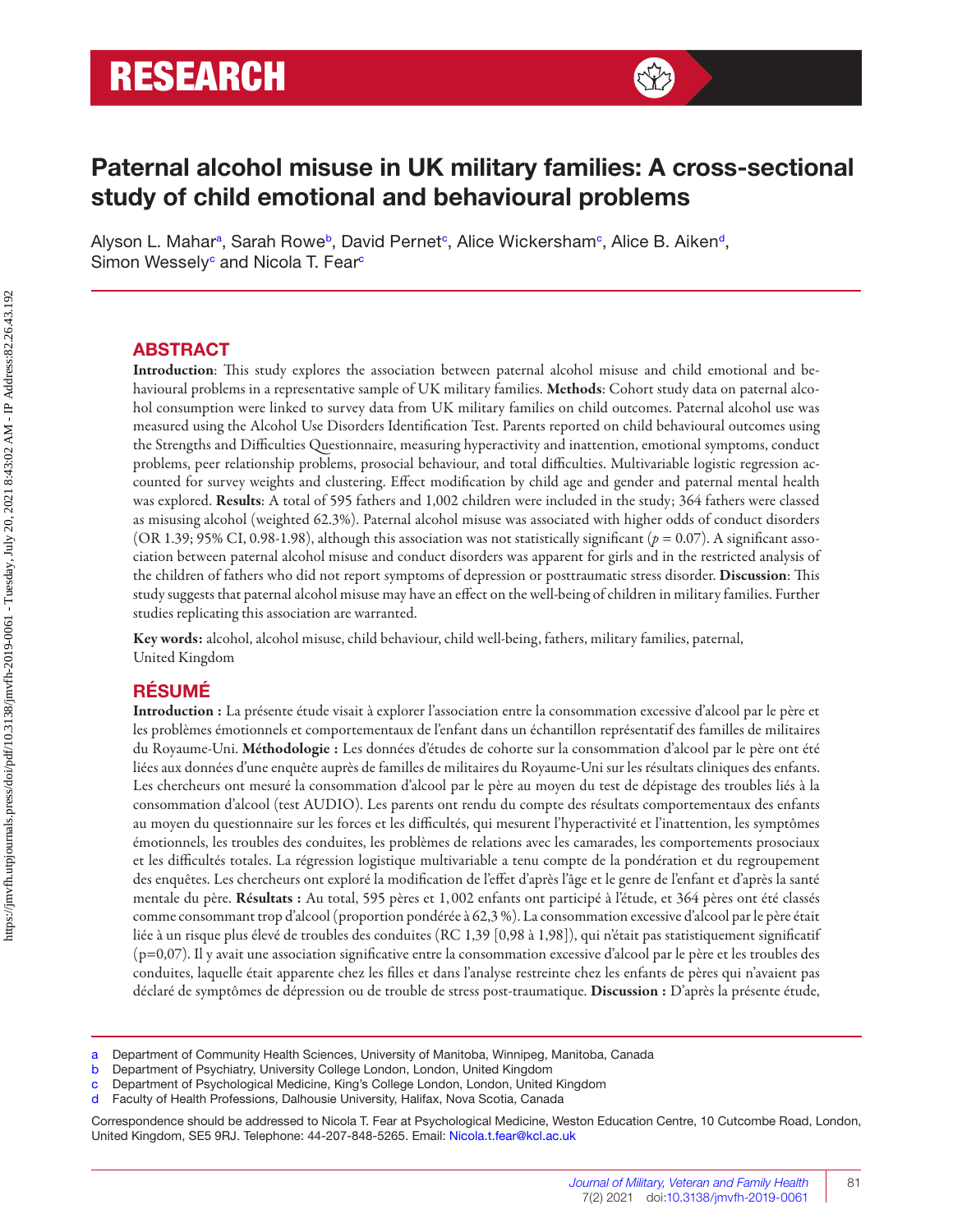<span id="page-1-0"></span>la consommation excessive d'alcool par le père peut avoir un effet sur le bien-être des enfants de familles de militaires. D'autres études s'imposent pour répliquer cette association.

**Mots-clés :** alcool, bien-être des enfants, comportement des enfants, consommation abusive d'alcool par le père, familles de militaires, pères, Royaume-Uni, troubles de comportement

#### **LAY SUMMARY**

 When parents drink unhealthy amounts of alcohol, it can have negative consequences for their children's mental health. Although some evidence has shown that members of the military may consume alcohol at unhealthy levels, no study has yet looked at the possible impact on children connected to military families. The authors completed a study among children of UK fathers who served in the military and determined that alcohol misuse by fathers who serve in the military may negatively affect their children's behaviour. More research is needed to confirm this relationship and identify targets for prevention and harm reduction.

#### **INTRODUCTION**

 Alcohol misuse in the United Kingdom, and in the UK Armed Forces, specifically, is a public health concern. One in five UK adults and 67% of the UK military con-sume alcohol at levels classified as misuse.<sup>1,[2](#page-8-0)</sup> Young men in the military who have experienced trauma are even more likely to consume alcohol at unhealthy levels.<sup>3</sup> Alcohol misuse has negative health consequences for the individual consumer and is one of the leading causes of disability in the United Kingdom.[4](#page-8-0) Studies in the UK Armed Forces suggest that alcohol misuse is associated with personal harm, including higher rates of traffic ac-cidents,<sup>5</sup> health problems,<sup>6</sup> and violence,<sup>[7,8](#page-8-0)</sup> as well as a high rate of comorbidity with mental health problems and suicide.<sup>9,[10](#page-8-0)</sup>

Alcohol misuse can also have harmful health effects on the individual consumer's family members, including their children. Parental alcohol dependency during a child's early development is an established risk factor for negative child behavioural and emotional problems, including higher rates of hyperactivity, conduct disorder, and anxiety.<sup>1145</sup> The children of parents who have an alcohol dependency are more likely to perform poorly at school and to engage earlier in substance use than chil-dren of parents who do not misuse alcohol.<sup>[13](#page-8-0),[16-18](#page-8-0)</sup> Parental alcohol dependency is believed to cause harm through a constellation of causal factors, including prenatal exposure, greater exposure to life stressors (e.g., family violence, poverty), exposure to negative parenting styles (e.g., caregiver neglect, lack of nurturing), and chaotic or unstable family systems.[14](#page-8-0),[19](#page-8-0),[20](#page-8-0) Parental posttraumatic stress disorder (PTSD) is also an established risk factor for poor child outcomes in a military setting, $21$  and a recent systematic review of general population and military studies concluded that the prevalence of PTSD comorbid with alcohol misuse ranged from 2.0% to 62.0%. $^{22}$  $^{22}$  $^{22}$  These effects may be long lasting, providing the foundation for future alcohol consumption patterns and perpetuating the cycle of secondary harm.[23](#page-9-0) 

 Although alcohol consumption is widely recognized as a leading cause of mortality and has no health benefits relative to harm caused to the individual,  $24,25$  $24,25$  $24,25$ research into the secondary harms of alcohol misuse is sparse. Understanding how alcohol misuse affects child mental health and well-being is important, given the high prevalence of alcohol misuse and its comorbidity with mental health disorders in the UK military. Studies examining the impact of paternal alcohol misuse on the wider UK Armed Forces community, including the mental health and well-being of children in military families, are needed to better support military families. A better understanding of how common comorbid factors, such as paternal PTSD or depression, may exacerbate any negative consequences of alcohol misuse for children is also required. Therefore, the aims of this study were to investigate the effects of paternal alcohol misuse on child emotional and behavioural outcomes in UK military families and to explore potential effect modification by paternal mental health status.

#### **METHODS**

#### **Study design and data collection**

 This study was a secondary analysis of data collected from the Children of Military Fathers with PTSD survey conducted among UK military families that examined the impact of paternal PTSD on child behavioural and emo-tional outcomes (KIDS study).<sup>[26](#page-9-0)</sup> Data were linked to the King's Centre for Military Health Research (KCMHR) cohort study, which provided paternal alcohol consumption data,[27](#page-9-0),[28](#page-9-0) using an encrypted participant key number that linked individuals across studies.

The KCMHR military cohort study was a large, tri-service prospective cohort investigation of health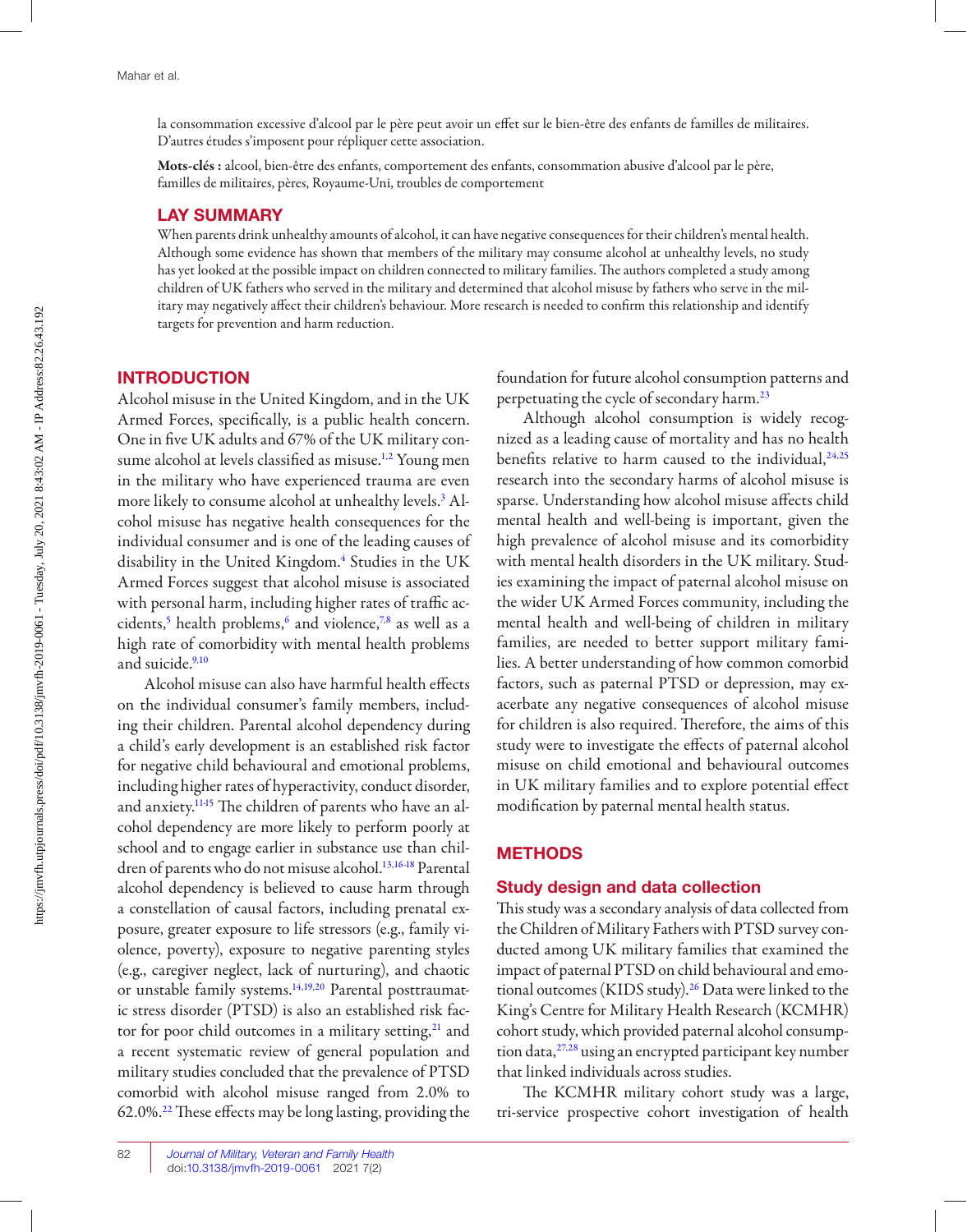<span id="page-2-0"></span>outcomes for UK Armed Forces deployed to the Iraq and Afghanistan conflicts and a non-deployed comparison group.<sup>27,28</sup> The KCMHR military cohort study collected information on demographics and military service, as well as on social- and health-related outcomes. The KIDS study recruited serving and ex-service fathers of children aged 3-16 years who consented to follow-up from phase II of the KCMHR military cohort study[.26](#page-9-0) Fathers were defined as those who identified having biological children, children under care of the local authority, or stepchildren. Fathers were randomly selected from the KCMHR military cohort study to create a group of fathers with and without PTSD, based on their phase II PTSD Checklist for DSM-IV scores.<sup>[29](#page-9-0)</sup>

Overall, 1,030 military fathers from the KCMHR cohort study were invited to participate. Instructions given before the online questionnaire stipulated that participation in the study was voluntary, participants were free to withdraw at any time, and the study was funded by the U.S. Department of Defense. These 1,030 fathers were representative of both regular and reserve members (full-time and voluntary or part-time UK Armed Forces members), all services (navy, army, and Royal Air Force) and included service personnel who had left the military. If the fathers gave consent, the mothers of their children were also contacted and invited to participate in an online survey. A total of 621 fathers (60%) completed the survey, including data on 1,044 children.

 The study received ethical approval from the UK Ministry of Defence research ethics committee, the NHS research ethics committee, and the U.S. Human Protection Research Office. This study is reported according to the Strengthening the Reporting of Observational Studies in Epidemiology guidelines.<sup>30</sup>

#### **Measuring paternal alcohol misuse**

Paternal alcohol use was measured using data from phase II of the KCMHR cohort study, collected from fathers between November 2007 and September 2009. The survey measured paternal alcohol misuse with the Alcohol Use Disorders Identification Test (AUDIT), a 10-item questionnaire assessing alcohol consumption and dependence and the consequences of alcohol misuse. AUDIT scores range from 0 to  $40.<sup>31</sup>$  An AUDIT score of ≤ 7 is considered low risk; 8-15, harmful; 16-19, hazardous; and 20 or higher, probable alcohol dependence. In the general UK population, a score of 8 or higher indicates hazardous and harmful alcohol consumption.<sup>31</sup> Fathers who reported no past-year alcohol consumption were excluded from the study because the primary study oversampled fathers with PTSD who may be abstaining from alcohol use to receive treatment, and a lack of consumption over the past year may indicate recovery from alcohol dependence or those who simply do not consume alcohol for other reasons (e.g., religion).

#### **Measuring child emotional and behavioural diffi culties**

Child emotional and behavioural difficulties were measured using data from the KIDS study, collected between July 2010 and October 2012. Data were collected from fathers and mothers using standardized self-report telephone and online questionnaires.<sup>32,33</sup> Child emotional and behavioural difficulties were measured by parental report using the Strengths and Difficulties Questionnaire  $(SDQ).<sup>34</sup>$  Child SDQ scores were reported by mothers, when possible, and from fathers when maternal data were not available. Mothers' and fathers' scores have previously been shown to be similar.<sup>[35](#page-9-0)</sup> Total scores were calculated for five subscales: Emotional Symptoms (i.e., worries a lot, often unhappy), Conduct Problems (i.e., temper tantrums, fights with other children), Hyperactivity (i.e., restless, easily distracted), Peer Problems (i.e., solitary, picked on or bullied), and Prosocial Difficulties (i.e., inconsiderate, unkind to others). Caseness for total difficulties was determined by combining four of the five individual SDQ subscales (excluding Prosocial Difficulties). Caseness for total difficulties, and for each subscale, was categorized as normal, borderline, or abnormal using defined cut-offs. $34$  For this study, the authors dichotomized scores as being a case (borderline or abnormal) or a non-case (normal).

#### **Statistical analysis**

All analyses were undertaken using the statistical soft ware package SAS (version 9.4; SAS Institute, Cary, NC), and statistical significance was defined as  $p < 0.05$ . All analyses take into account the response weights by using the survey commands and clustering by father using the clustering commands. Alcohol misuse was operationalized as a dichotomous variable; no alcohol misuse (AUDIT score 1-7) and alcohol misuse (AU-DIT score  $\geq$  8). Weighted percentages and odds ratios are presented, together with unweighted cell counts. The authors describe the sample's socio-demographic and military experiences before presenting odds ratios, 95% confidence intervals (CI), and *p* values, which were calculated to estimate associations between paternal alcohol misuse and childhood SDQ outcomes. Univariable and multivariable logistic regression analyses were

83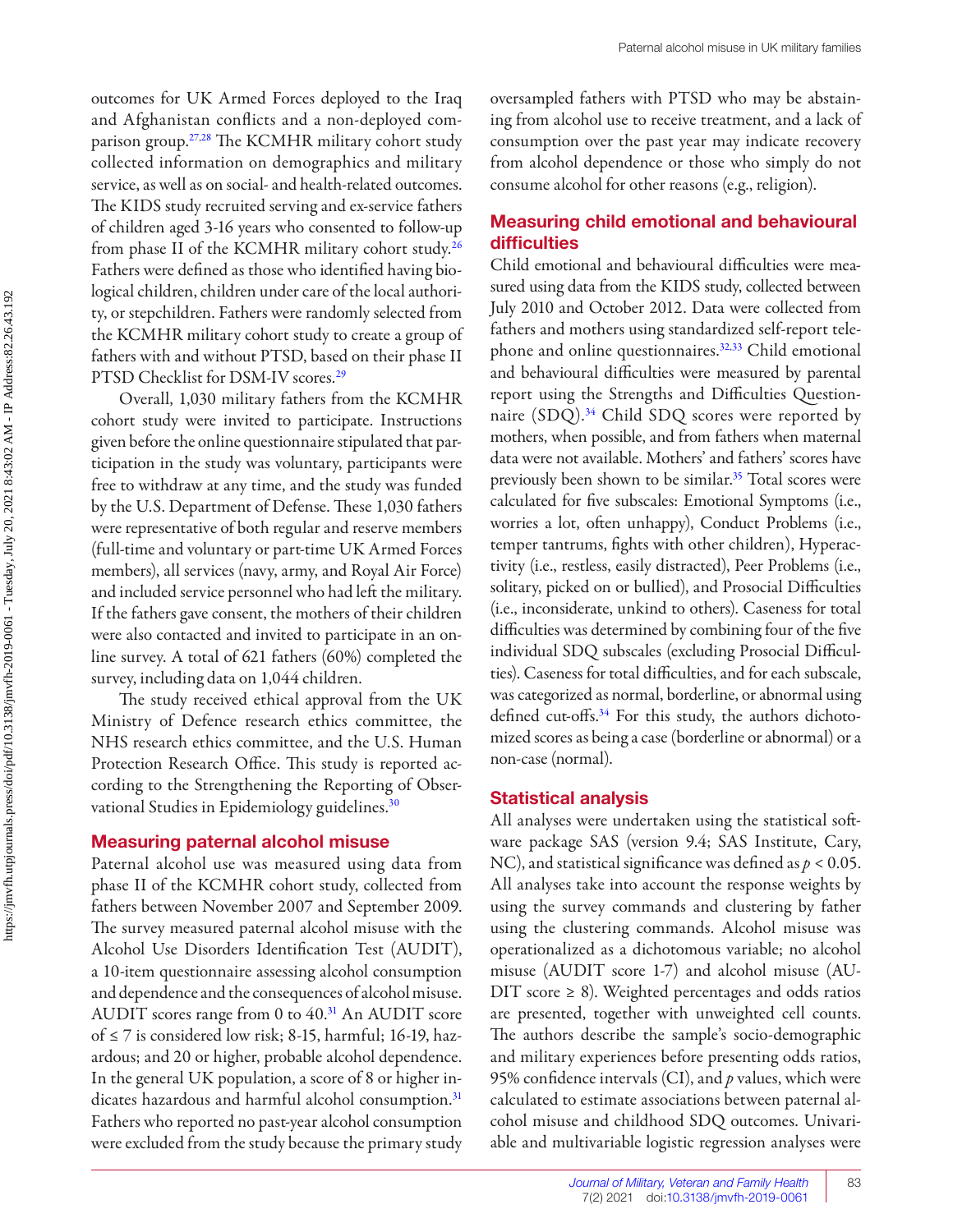<span id="page-3-0"></span>undertaken. Socio-demographic (child age, paternal age, sex of child) and military (rank, service, engagement type [regular or reservist status], deployment status [not deployed to Iraq or Afghanistan or deployed to Iraq or Afghanistan]) factors were included in the multivariable analyses as confounders. Confounders were a priori selected from the literature.

Sub-analyses were performed involving stratification by sex of the child and by age of the child (< 11 years and  $\geq$  11 years) because the prevalence of emotional and behavioural disorders among children varies by age and sex[.36](#page-9-0) The authors also completed a sub-analysis of a restricted sample of children whose fathers did not screen positive for depression or PTSD to observe the independent effect of alcohol misuse, without the competing and inextricable impact of a comorbid mental disorder. The presence of PTSD was measured using the Clinician-Administered PTSD Scale (CAPS) during the interview.<sup>32</sup> Individuals meeting the sub-threshold criteria for PTSD were identified as being in the PTSD group. Sub-threshold PTSD was established using the definition used by Cukor et al.<sup>37</sup> Symptoms of depression were measured using the 9-item Patient Health Questionnaire.<sup>38</sup> Fathers scoring five or higher were classified as being in the depression group.<sup>38</sup> The authors considered  $p \le 0.2$  for potential effect modification.

#### **Sensitivity analyses**

A sensitivity analysis was performed on the basis of the definition of alcohol misuse. Previous studies have demonstrated that the population distribution of highrisk alcohol consumption in the military is much higher, and so the normative cut-off points may not be applicable[.2,3](#page-8-0),[39](#page-9-0) For the sensitivity analysis, previously established cut-off points were used for harmful and hazardous in the military setting.<sup>[40](#page-9-0)</sup> Fathers who scored between 1 and 15 were considered low-risk alcohol consumers and fathers who scored 16 or higher were considered high-risk consumers.

#### **Role of the funding source**

 The U.S. Department of Defense, Canadian Institutes of Health Research, and True Patriot Love had no influence over the work plan, data analysis, or data interpretation.

#### **RESULTS**

Alcohol use data were available for 612 of the 621 UK military fathers who completed the survey (representing 1,029 children). A total of 3% of fathers reported no past-year alcohol use  $(n = 17)$  and were excluded from the study ( $n = 27$  children). Of the 595 fathers who reported consuming alcohol in the past year, 231 were classed as not misusing alcohol (weighted 37.7%; AUDIT score 1-7), and 364 were classed as misusing alcohol (weighted 62.3%; AUDIT score ≥ 8). Compared with fathers classed as not misusing alcohol, fathers who misused alcohol were younger and more likely to have been deployed to Iraq, Afghanistan, or both and to have probable PTSD or depression ([Table 1](#page-4-0)). Fathers who misused alcohol were less likely to be officers or in the Royal Air Force.

Of the 1,002 children, 396 (weighted 38.3%) had a father classed as not misusing alcohol and 606 (weighted 61.7%) had a father classed as misusing alcohol ([Table 2](#page-5-0)). Children of fathers who misused alcohol were slightly more likely to be male and had a greater likelihood of meeting the case definition for conduct problems.

 There was no association between paternal alcohol misuse and child behavioural problems, although a 1.39 greater odds of conduct problems was identified (95%) CI,  $0.98-1.98$ ; [Table 3](#page-6-0)). When the authors modified the definition of alcohol misuse to an AUDIT score of 16 or higher, there was no change in the conclusions (data not shown). These null findings changed slightly when stratified by child sex ([Table 4](#page-6-0)). Girls of fathers who misused alcohol had greater odds of hyperactivity, conduct problems, and total difficulties, whereas boys of fathers who misused alcohol only had higher odds of conduct problems.

Overall, 337 fathers did not meet the criteria for depression or PTSD (weighted 56.6%). When the study was restricted to only those children whose fathers did not meet the criteria for depression or PTSD, greater odds of emotional problems and conduct problems were observed, although only conduct problems was statistically significant ([Table 5\)](#page-6-0).

#### **DISCUSSION**

 This is the first study to examine possible secondary harm to children and youth in military families associated with paternal alcohol misuse. This study suggests that children and youth in military families are negatively aff ected by paternal alcohol misuse and that the effect of paternal alcohol misuse may be modified by the serving member's mental health status. These findings are important, considering the high rates of alcohol misuse in serving and ex-serving military personnel, the common comorbidity between alcohol misuse and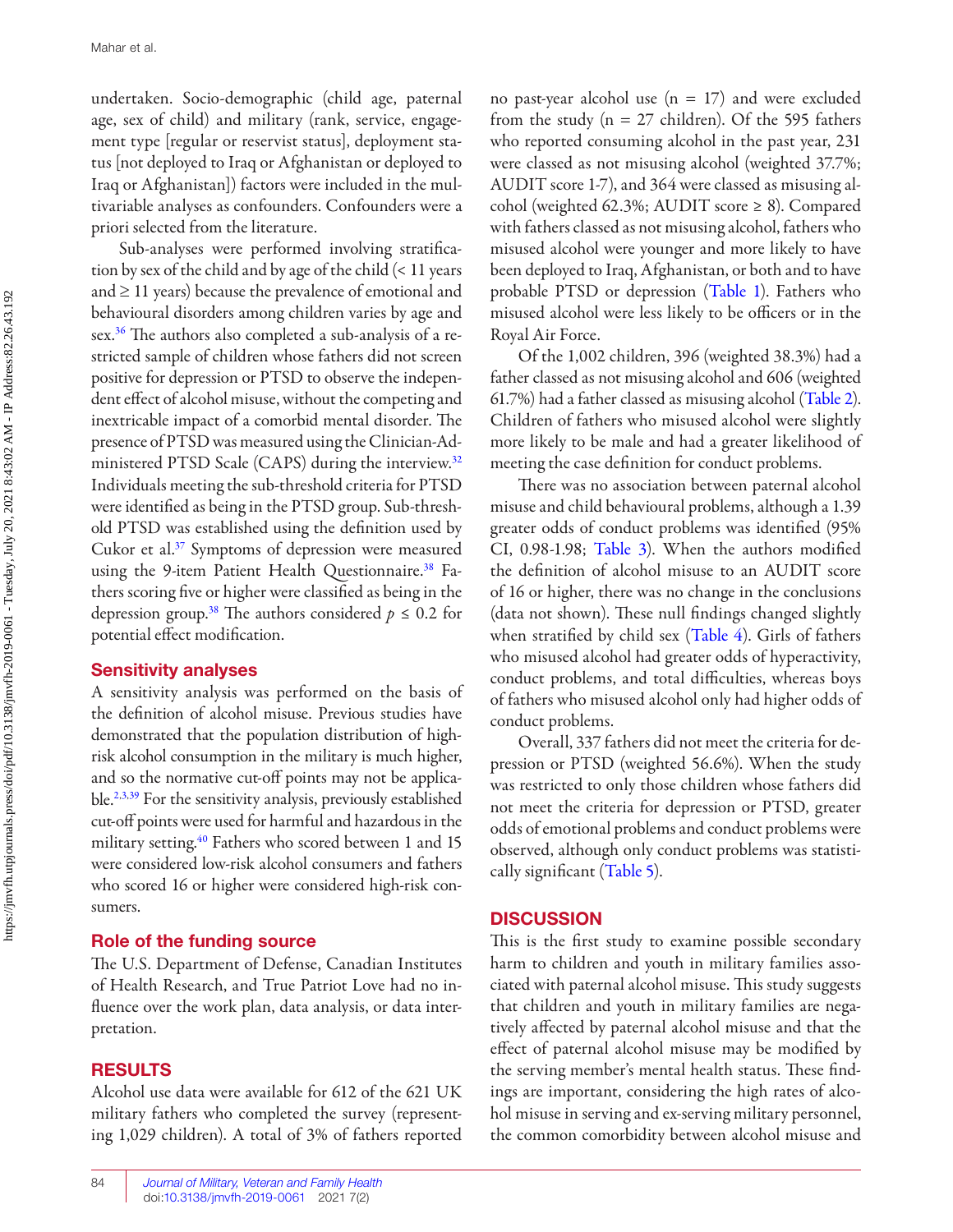<span id="page-4-0"></span>**Table 1.** Characteristics of fathers by alcohol misuse status (as determined by the AUDIT score) (N = 595)<sup>\*</sup>

| Characteristic                 | Unweighted n (weighted %)*                           |                                                      |         |  |
|--------------------------------|------------------------------------------------------|------------------------------------------------------|---------|--|
|                                | No alcohol misuse, paternal<br>$AUDIT < 8 (n = 231)$ | Alcohol misuse, paternal<br>AUDIT $\geq 8$ (n = 364) |         |  |
| Age at interview, y, mean (SD) | 40.0 (8.0)                                           | 38.5(7.7)                                            | 0.004   |  |
| Relationship status            |                                                      |                                                      | 0.07    |  |
| Single                         | 7(3.5)                                               | 22(6.3)                                              |         |  |
| Relationship                   | 224 (96.5)                                           | 342 (93.7)                                           |         |  |
| No. of children                |                                                      |                                                      | 0.17    |  |
| 1                              | 101 (44.7)                                           | 179 (49.8)                                           |         |  |
| 2                              | 103 (44.0)                                           | 139 (37.6)                                           |         |  |
| $\geq 3$                       | 27(11.3)                                             | 46 (12.6)                                            |         |  |
| Serving status                 |                                                      |                                                      | 0.20    |  |
| Serving                        | 152 (66.0)                                           | 227 (61.7)                                           |         |  |
| Ex-service                     | 79 (34.0)                                            | 137 (38.3)                                           |         |  |
| Engagement type                |                                                      |                                                      | 0.09    |  |
| Regular                        | 195 (85.9)                                           | 320 (89.6)                                           |         |  |
| Reserve                        | 36 (14.1)                                            | 44 (10.4)                                            |         |  |
| Service                        |                                                      |                                                      | 0.015   |  |
| Royal Marines/Royal Navy       | 31(12.7)                                             | 64 (17.8)                                            |         |  |
| Army                           | 152 (66.7)                                           | 248 (68.0)                                           |         |  |
| <b>RAF</b>                     | 48 (20.6)                                            | 52 (14.2)                                            |         |  |
| Rank                           |                                                      |                                                      | 0.018   |  |
| Officer                        | 61 (22.4)                                            | 67 (15.2)                                            |         |  |
| Non-commissioned officers      | 140 (62.1)                                           | 253 (70.3)                                           |         |  |
| Other rank                     | 30 (15.5)                                            | 44 (14.5)                                            |         |  |
| Deployment status              |                                                      |                                                      | 0.039   |  |
| Iraq and/or Afghanistan        | 88 (38.9)                                            | 165 (46.0)                                           |         |  |
| Neither                        | 143 (61.1)                                           | 199 (54.0)                                           |         |  |
| Depression                     | 82 (36.4)                                            | 173 (49.2)                                           | < 0.001 |  |
| <b>PTSD</b>                    | 14(6.4)                                              | 43 (12.6)                                            | 0.004   |  |

Note: Seventeen fathers who reported no past-year alcohol consumption were excluded.

\*Unless otherwise indicated.

<sup>†</sup>Weighted χ<sup>2</sup> test (categorical data), weighted *t*-test.

AUDIT = Alcohol Use Disorders Identification Test; RAF = Royal Air Force; PTSD = posttraumatic stress disorder.

mental disorders in both the military and the civilian populations, and the lack of attention paid to alcohol's secondary effects on child emotional and behavioural health in defence and public health policy.

Few studies have investigated the impact of hazardous parental alcohol consumption on the health of children to inform the design of appropriate and effective public health strategies that do not focus on alcohol dependency. There is substantial evidence that alcohol dependency is associated with negative child outcomes; $11,41$  $11,41$  however, this is a rare problem among UK military per-sonnel and the general population.<sup>1,[40](#page-9-0)</sup> The literature is less conclusive for studies in which the parental alcohol consumption patterns do not meet the clinical definition of alcohol dependency. A recent scoping review of cohort studies focusing on antenatal effects of parental drinking on adverse child outcomes reported that the children of parents who misused alcohol were signifi cantly more likely to experience harm in two-thirds of studies.<sup>14</sup> The authors concluded that although there

85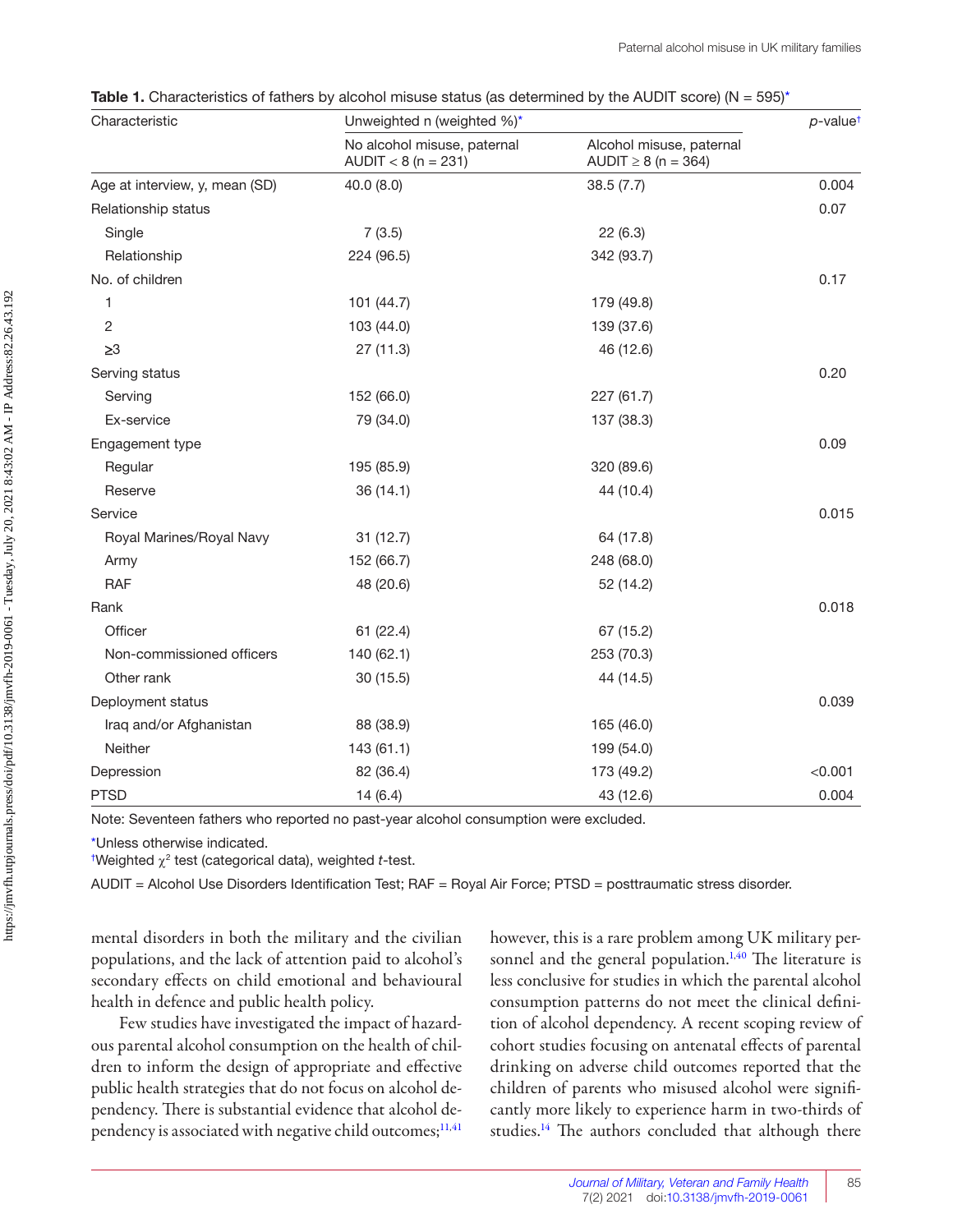| Characteristic                                  | Unweighted n (weighted %)*                         |                                                         |       |  |  |
|-------------------------------------------------|----------------------------------------------------|---------------------------------------------------------|-------|--|--|
|                                                 | Children with paternal<br>AUDIT < 8<br>$(n = 396)$ | Children with paternal<br>$AUDIT \geq 8$<br>$(n = 606)$ |       |  |  |
| Age, y, mean, SE                                | 10.6(0.27)                                         | 10.0(0.21)                                              | 0.12  |  |  |
| Age, y                                          |                                                    |                                                         | 0.35  |  |  |
| $3-5$                                           | 77 (20.5)                                          | 145(25.1)                                               |       |  |  |
| $6 - 12$                                        | 188 (47.7)                                         | 302 (49.6)                                              |       |  |  |
| $13 - 16$                                       | 131 (31.8)                                         | 159 (25.3)                                              |       |  |  |
| Male sex                                        | 196 (49.6)                                         | 304 (50.1)                                              | 0.89  |  |  |
| Emotional and behavioural problems <sup>#</sup> |                                                    |                                                         |       |  |  |
| Hyperactivity                                   |                                                    |                                                         | 0.22  |  |  |
| Non-case                                        | 307 (79.2)                                         | 450 (75.6)                                              |       |  |  |
| Case                                            | 79 (20.8)                                          | 141 (24.4)                                              |       |  |  |
| Emotional problems                              |                                                    |                                                         | 0.87  |  |  |
| Non-case                                        | 300 (77.4)                                         | 453 (76.9)                                              |       |  |  |
| Case                                            | 86 (22.6)                                          | 138 (23.1)                                              |       |  |  |
| Conduct problems                                |                                                    |                                                         | 0.011 |  |  |
| Non-case                                        | 308 (79.0)                                         | 422 (70.9)                                              |       |  |  |
| Case                                            | 78 (21.0)                                          | 169 (29.1)                                              |       |  |  |
| Peer problems                                   |                                                    |                                                         | 0.53  |  |  |
| Non-case                                        | 295 (76.0)                                         | 460 (77.9)                                              |       |  |  |
| Case                                            | 91 (24.0)                                          | 131 (22.1)                                              |       |  |  |
| Social problems                                 |                                                    |                                                         | 0.43  |  |  |
| Non-case                                        | 341 (88.2)                                         | 511 (86.4)                                              |       |  |  |
| Case                                            | 45 (11.8)                                          | 80 (13.6)                                               |       |  |  |
| <b>Total difficulties</b>                       |                                                    |                                                         | 0.34  |  |  |
| Non-case                                        | 310 (79.9)                                         | 457 (77.1)                                              |       |  |  |
| Case                                            | 76 (20.1)                                          | 134 (22.9)                                              |       |  |  |

<span id="page-5-0"></span>

| <b>Table 2.</b> Characteristics of the children in the KIDS study $(N = 1,002)$ by paternal alcohol misuse status |  |
|-------------------------------------------------------------------------------------------------------------------|--|
|-------------------------------------------------------------------------------------------------------------------|--|

Note: Twenty-seven children whose fathers reported no past-year alcohol consumption were excluded.

\*Unless otherwise indicated.

<sup>†</sup>Weighted Wald  $\chi^2$  test for clustered data (categorical data), weighted *t*-test.

 $^{\ddagger}$ Missing data for 10 children whose father's AUDIT was < 8 and 15 children whose father's AUDIT was  $\geq$  8.

 $AUDIT = Alcohol Use Disorders Identification Test.$ 

was a relatively deep literature base focusing on adolescent alcohol consumption as an outcome, few studies addressed any other effects.<sup>14</sup> This underscores the importance of improving understanding of the secondary harm to children caused by parents' alcohol consumption.<sup>42</sup>

 The authors suggest that paternal alcohol misuse has an independent negative effect on child emotional and behavioural health in the absence of PTSD and depression. This finding requires further investigation to clarify causal pathways, as well as to determine policy implications. Substance abuse and in particular alcohol misuse are common comorbidities of PTSD in serving and ex-serving military personnel,<sup>2[,2](#page-8-0)8,[43](#page-9-0)</sup> and abstinence from substance use, including alcohol, is a common exclusion from programs and services addressing mental health. Even when programs and services are provided, the mental health problem may overshadow the alcohol misuse, especially if it is not diagnosed as dependency. This study highlights the importance of studying and treating both alcohol misuse and mental health problems together in order to understand the primary and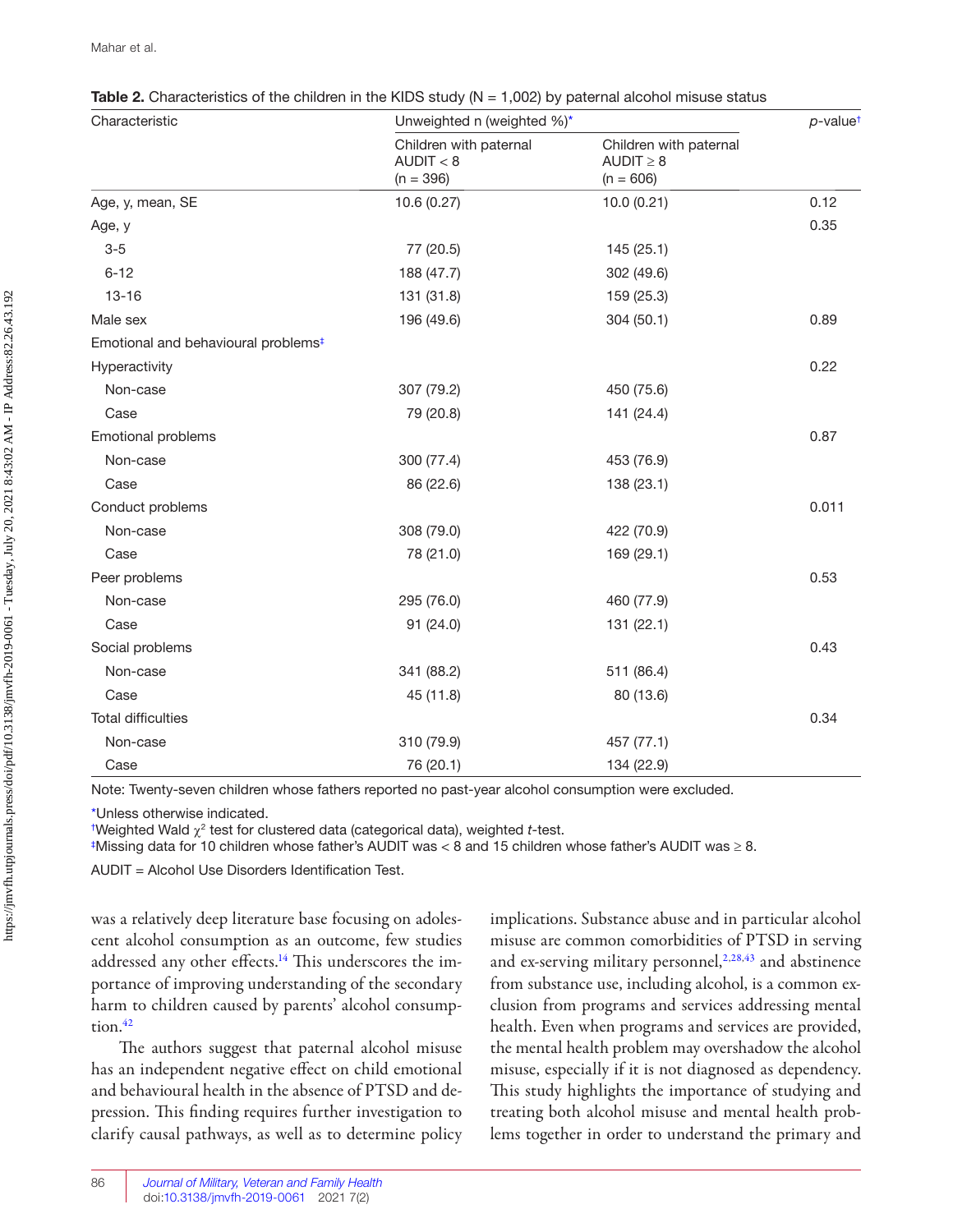<span id="page-6-0"></span>

| Table 3. Associations between alcohol misuse (as measured by the AUDIT) and child behavioural problems (as           |
|----------------------------------------------------------------------------------------------------------------------|
| measured by the SDQ), restricted to those fathers who reported past year alcohol consumption ( $n = 1,002$ children) |

| Behavioural problem (case) | No. of events <sup>*</sup> $(\%)$ | High risk (AUDIT $\geq$ 8) <sup>†</sup> |                 |                            |         |  |  |
|----------------------------|-----------------------------------|-----------------------------------------|-----------------|----------------------------|---------|--|--|
|                            |                                   | OR (95% CI)                             | <i>p</i> -value | AOR, <sup>#</sup> (95% CI) | p-value |  |  |
| Hyperactivity              | 141 (24.4)                        | 1.23 (0.88, 1.73)                       | 0.22            | 1.14(0.81, 1.61)           | 0.46    |  |  |
| Emotional problems         | 138 (23.1)                        | 1.03 (0.74, 1.44)                       | 0.87            | 1.01(0.71, 1.43)           | 0.97    |  |  |
| Conduct problems           | 169 (29.1)                        | $1.54(1.09-2.17)$                       | 0.014           | 1.39 (0.98, 1.98)          | 0.07    |  |  |
| Peer problems              | 131 (22.1)                        | 0.90(0.65, 1.25)                        | 0.53            | 0.88(0.62, 1.24)           | 0.46    |  |  |
| Social problems            | 80 (13.6)                         | 1.18 (0.77, 1.82)                       | 0.44            | 1.15(0.74, 1.77)           | 0.54    |  |  |
| <b>Total difficulties</b>  | 134 (22.9)                        | 1.19(0.83, 1.70)                        | 0.35            | 1.14 (0.78, 1.66)          | 0.50    |  |  |

\*Unweighted numbers, weighted percentages.

† Reference group: AUDIT < 8 (low risk).

‡ OR adjusted for child's age, gender, father's age, deployment status, engagement type, rank, and service.

AUDIT = Alcohol Use Disorders Identification Test; SDQ = Strengths and Difficulties Questionnaire; OR = odds ratio; AOR = adjusted odds ratios.

**Table 4.** Associations between alcohol misuse (as measured by the AUDIT) and child emotional and behavioural problems (as measured by the SDQ), stratified by child sex and child age

| High risk<br>(AUDIT $\geq$ 8;<br>$\case$ <sup>*</sup> | Child sex                                 |                 |                         |         | Child age, y            |         |                        |         |
|-------------------------------------------------------|-------------------------------------------|-----------------|-------------------------|---------|-------------------------|---------|------------------------|---------|
|                                                       | <b>Boys</b>                               |                 | Girls                   |         | $<$ 11                  |         | $\geq$ 11              |         |
|                                                       | OR (95% CI)                               | <i>p</i> -value | OR (95% CI)             | p-value | OR (95% CI)             | p-value | OR (95% CI)            | p-value |
| Hyperactivity                                         | 1.05 (0.68, 1.61) 0.84                    |                 | 1.57 (0.93, 2.67) 0.09  |         | 1.20 (0.80, 1.80) 0.37  |         | 1.13 (0.65, 1.96) 0.66 |         |
| Emotional<br>problems                                 | 0.81(0.52, 1.28)0.37                      |                 | 1.30 (0.82, 2.05) 0.27  |         | $0.92(0.59, 1.45)$ 0.72 |         | 1.26 (0.79, 2.03) 0.33 |         |
| Conduct<br>problems                                   | 1.45 (0.93, 2.26) 0.10                    |                 | 1.65 (1.03, 2.64) 0.036 |         | 1.49 (0.99, 2.24) 0.05  |         | 1.52 (0.88, 2.60) 0.13 |         |
| Peer problems                                         | $0.71(0.46, 1.10)$ 0.13                   |                 | 1.17 (0.73, 1.87) 0.51  |         | $0.87(0.55, 1.35)$ 0.52 |         | 1.00 (0.63, 1.60) 0.99 |         |
|                                                       | Social problems 1.31 (0.76, 2.24) 0.33    |                 | 1.01 (0.52, 1.95) 0.98  |         | 1.17 (0.67, 2.04) 0.58  |         | 1.21 (0.65, 2.24) 0.54 |         |
|                                                       | Total difficulties 0.92 (0.58, 1.44) 0.70 |                 | 1.67 (1.00, 2.80) 0.05  |         | 1.01 (0.65, 1.59) 0.96  |         | 1.49 (0.88, 2.53) 0.14 |         |

Note: Restricted to the children of fathers who reported past-year alcohol consumption ( $n = 1,002$  children).

\*Reference group AUDIT < 8 (low risk).

AUDIT = Alcohol Use Disorders Identification Test; SDQ = Strengths and Difficulties Questionnaire; OR = odds ratio;  $Cl =$  confidence interval.

| Table 5. Associations between paternal alcohol misuse (as measured by the AUDIT) and child behavioural prob-       |
|--------------------------------------------------------------------------------------------------------------------|
| lems (as measured by the SDQ), restricted to the children of fathers who did not screen positive for depression or |
| post-traumatic stress disorder and who reported past year alcohol consumption ( $n = 574$ children)                |

| Child behavioural problem (case) | No depression or PTSD,* OR (95% CI) | p-value |
|----------------------------------|-------------------------------------|---------|
| Hyperactivity                    | 1.37(0.86, 2.17)                    | 0.18    |
| <b>Emotional problems</b>        | 1.57(0.98, 2.51)                    | 0.06    |
| Conduct problems                 | 1.74 (1.07, 2.84)                   | 0.026   |
| Peer problems                    | 0.97(0.63, 1.51)                    | 0.90    |
| Social problems                  | 1.46 (0.83, 2.58)                   | 0.19    |
| <b>Total difficulties</b>        | 1.25 (0.75, 2.08)                   | 0.39    |

Note: Three hundred thirty-seven fathers had no mental health problem, 201 had depression only, 53 had PTSD and depression, 4 had PTSD only.

\*Reference group: AUDIT < 8 (low risk).

AUDIT = Alcohol Use Disorders Identification Test; SDQ = Strengths and Difficulties Questionnaire; OR = odds ratio; CI = confidence interval; PTSD = post-traumatic stress disorder.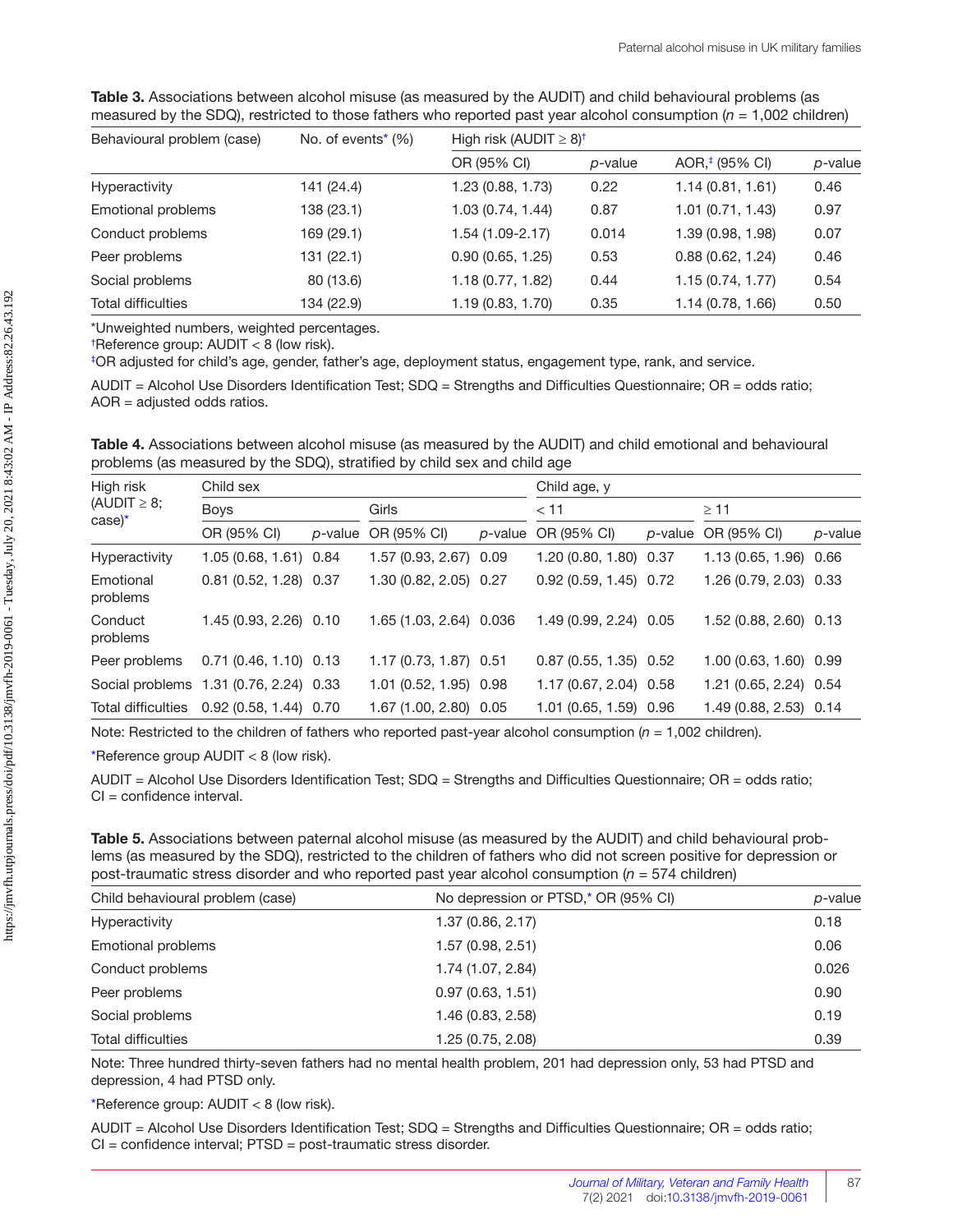<span id="page-7-0"></span>secondary harms of alcohol misuse, in both the general population and the armed forces.

Current health promotion strategies targeting the negative health impacts of alcohol to the individual have elicited little sustainable behaviour change.<sup>24</sup> Identifying potential health risks of alcohol misuse on dependents may strengthen the impact of public health messages. In addition, barriers to engaging armed forces members in mental health services continue to remain, even though there is evidence that the military member's mental health has negative consequences for the family unit.<sup>[26](#page-9-0),44</sup> Explicitly stating the potential harm mental disorders and alcohol misuse may have on children could help address barriers to help seeking and behaviour change. This avenue for health promotion is supported by theories of family-based substance abuse treatment and by the World Health Organization Alcohol Strategy, which identifies families as key stakeholders in alcohol misuse prevention by providing accessible family-based interventions[.20](#page-8-0),[45](#page-10-0),[46](#page-10-0) However, families are often excluded or inadequately engaged in programs and services supporting the mental health of serving and ex-serving military members.<sup>47</sup> This study highlights the need for mental health practitioners to take a holistic approach to the serving member and Veteran, considering and addressing both their mental health and their alcohol misuse, as well as the potential impact on the family unit.

 This study has several limitations, including its cross-sectional design, potential selection bias, and small sample size. The cross-sectional design of the survey detracts from causal interpretation of whether the child's behavioural problems or paternal alcohol misuse came first and increases the possibility of social desirability bias in fathers' reporting of alcohol consumption.<sup>48</sup> To address this, the authors used measurements of paternal alcohol consumption from a previous study to establish temporality and enhance causal interpretation, as well as to mitigate the effects of under-reporting alcohol misuse. Stable alcohol consumption patterns have been previously reported for the UK military.<sup>49</sup> Fathers who were more likely to misuse alcohol were less likely to participate in the study, and the authors therefore do not have information on their children's outcomes. This may mean that the true association is underestimated. Inverse probability weighting methods incorporating a wealth of baseline information on the invited participants were used to adjust for potential selection bias. This study included only individuals with a past-year history of alcohol consumption. As a result, it may have underestimated the true impact of alcohol misuse on child emotional and behavioural outcomes. This study includes the largest number of children and youth from UK military families to date, but it had a limited sample size. Children in military families rarely met the full criteria for emotional and behavioural problems. By combining children who met the full criteria for emotional and behavioural problems with those who were sub-threshold, the true effect of paternal alcohol misuse may have been underestimated. In addition, the authors were limited in their ability to study interactions. This resulted in low study power and imprecise effect estimates. Future studies should take effect modification into account when estimating sample size. In particular, studies should also consider the interaction between paternal alcohol misuse and household characteristics such as family size, composition, and whether or not the father and children resided in the same home.

Before the secondary harms of alcohol to the family may be considered in policy-making,<sup>50,51</sup> further studies of alcohol misuse at sub-clinical levels are required. Longitudinal studies exploring the impact of different alcohol misuse measures (e.g., binge drinking, number of daily drinks), prolonged alcohol misuse, and cumulative effects of parent alcohol misuse on children, as well as changes in alcohol consumption patterns over time, are needed. Such studies will lead to a better understanding of the secondary effects of alcohol and consistency of the relationships. Although there is a well-established literature implicating parental alcohol misuse in youth substance abuse among families globally, future work addressing this emerging area in military families is needed. In addition, studies targeting other child health outcomes, such as depression and anxiety, are warranted. Studies of maternal alcohol consumption as a mediating factor or an effect modifier are also important, $52-54$ especially considering increased rates of hazardous consumption in spouses of serving and ex-serving military personnel[.55](#page-10-0) Follow-up of these UK military families to understand the long-term effects of paternal alcohol misuse on family infrastructure and functioning and child behaviours is essential.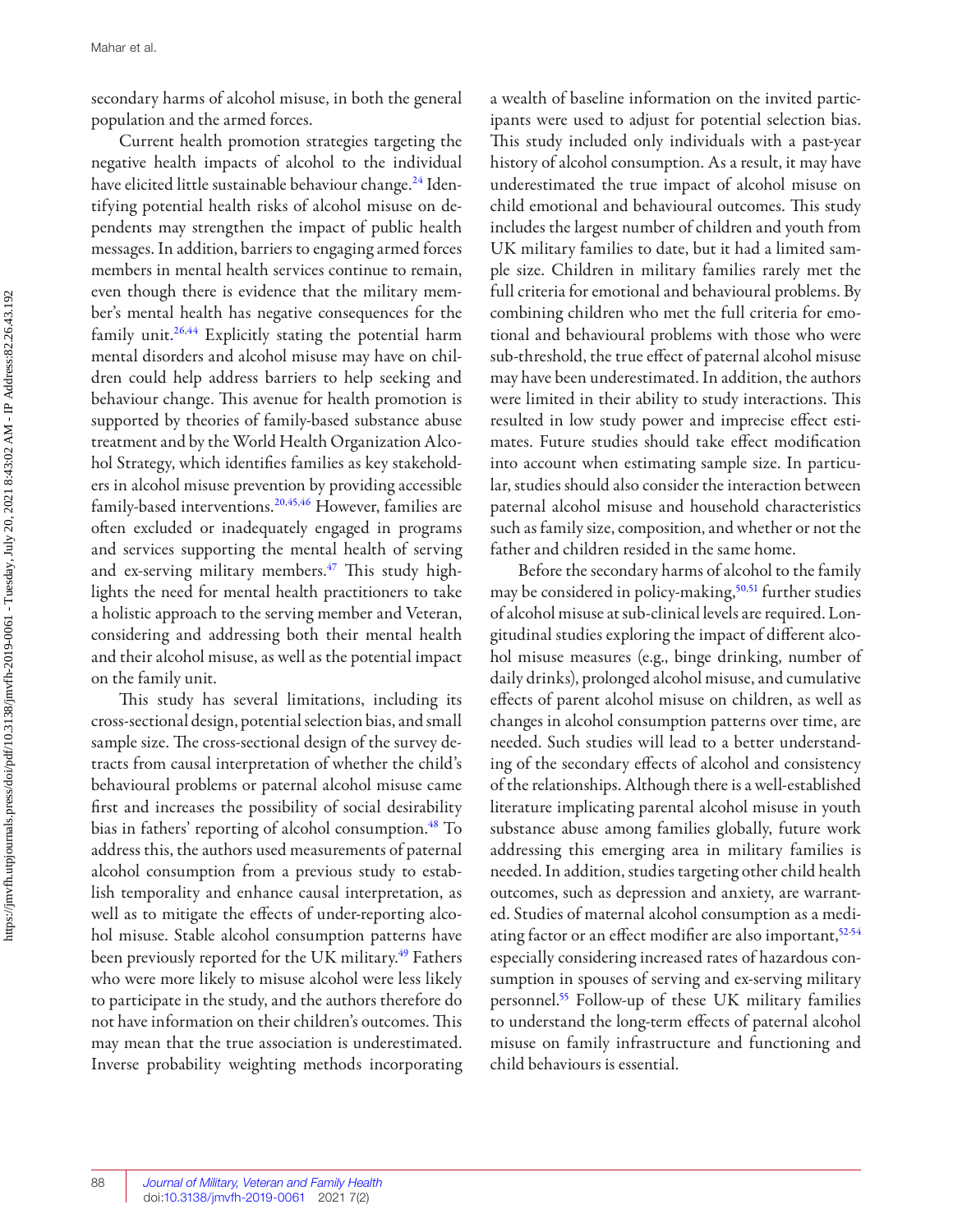## <span id="page-8-0"></span>**REFERENCES**

- [1](#page-1-0). McManus S, Bebbington P, Jenkins R, et al. Mental health and wellbeing in England: adult psychiatric morbidity survey 2014. Leeds (UL): NHS Digital; 2016.
- 2. Fear NT, Iversen A, Meltzer H, et al. Patterns of drinking in the UK Armed Forces. Addiction. 2007 ; 102 ( 11 ): 1749 - 59 . [https://doi.org/10.1111/](https://doi.org/10.1111/j.1360-0443.2007.01978.x) [j.1360-0443.2007.01978.x](https://doi.org/10.1111/j.1360-0443.2007.01978.x). Medline:[17935583](https://preview.ncbi.nlm.nih.gov/pubmed/?term=17935583)
- [3](#page-1-0). Hooper R, Rona RJ, Jones M, et al. Cigarette and alcohol use in the UK Armed Forces, and their association with combat exposures: a prospective study. Addict Behav. 2008;33(8):1067-71. [https://doi.org/10.1016/j.addbeh.2008.03.010.](https://doi.org/10.1016/j.addbeh.2008.03.010) Medline:[18485610](https://preview.ncbi.nlm.nih.gov/pubmed/?term=18485610)
- [4](#page-1-0). Forouzanfar MH, Afshin A, Alexander LT, et al. Global, regional, and national comparative risk assessment of 79 behavioural, environmental and occupational, and metabolic risks or clusters of risks, 1990-2015: a systematic analysis for the Global Burden of Disease Study 2015. Lancet. 2016;388(10053):1659-724 . [https://doi.org/10.1016/S0140-6736\(16\)31679](https://doi.org/10.1016/S0140-6736(16)31679-8) [8.](https://doi.org/10.1016/S0140-6736(16)31679-8) Medline:[27733284](https://preview.ncbi.nlm.nih.gov/pubmed/?term=27733284)
- [5.](#page-1-0) Bell NS, Amoroso PJ, Yore MM, et al. Self-reported risk-taking behaviors and hospitalization for motor vehicle injury among active duty army personnel. Am J Prev Med. 2000;18(3 Suppl):85-95. [https://](https://doi.org/10.1016/s0749-3797(99)00168-3) [doi.org/10.1016/s0749-3797\(99\)00168-3.](https://doi.org/10.1016/s0749-3797(99)00168-3) Medline:[10736544](https://preview.ncbi.nlm.nih.gov/pubmed/?term=10736544)
- [6](#page-1-0). Marsden ME, Bray RM, Herbold JR. Substance use and health among U.S. military personnel: findings from the 1985 worldwide survey. Prev Med. 1988;17(3):366-76 . [https://doi.org/10.1016/0091-7435\(88\)90011-4](https://doi.org/10.1016/0091-7435(88)90011-4). Medline:[3405991](https://preview.ncbi.nlm.nih.gov/pubmed/?term=3405991)
- [7](#page-1-0). Fonseca CA, Schmaling KB, Stoever C, et al. Variables associated with intimate partner violence in a deploying military sample. Mil Med. 2006;171(7):627-31 . <https://doi.org/10.7205/milmed.171.7.627>. Medline:[16895129](https://preview.ncbi.nlm.nih.gov/pubmed/?term=16895129)
- [8](#page-1-0). Cunradi C, Ames G, Moore R. Prevalence and correlates of interpersonal violence victimization in a junior enlisted Navy cohort. Violence Vict. 2005;20(6):679-94. Medline:[16468445](https://preview.ncbi.nlm.nih.gov/pubmed/?term=16468445)
- [9](#page-1-0). Head M, Goodwin L, Debell F, et al. Post-traumatic stress disorder and alcohol misuse: comorbidity in UK military personnel. Soc Psychiatry Psychiatr Epidemiol. 2016;51(8):1171-80. [https://doi.org/10.1007/s00127](https://doi.org/10.1007/s00127-016-1177-8)-[016-1177-8](https://doi.org/10.1007/s00127-016-1177-8). Medline:[26864534](https://preview.ncbi.nlm.nih.gov/pubmed/?term=26864534)
- [10](#page-1-0). Rossow I, Amundsen A. Alcohol abuse and suicide: a 40-year prospective study of Norwegian conscripts. Addiction. 1995;90(5):685-91. https:// [doi.org/10.1046/j.1360-0443.1995.9056859.x](https://doi.org/10.1046/j.1360-0443.1995.9056859.x). Medline:[7795504](https://preview.ncbi.nlm.nih.gov/pubmed/?term=7795504)
- [11](#page-1-0). Christensen HB, Bilenberg N. Behavioural and emotional problems in children of alcoholic mothers and fathers. Eur Child Adolesc Psychiatry. 2000;9(3):219-26. https://doi.org/10.1007/ [s007870070046.](https://doi.org/10.1007/s007870070046) Medline:[11095045](https://preview.ncbi.nlm.nih.gov/pubmed/?term=11095045)
- [12](#page-1-0). Hussong AM, Huang W, Curran PJ, et al. Parent alcoholism impacts the severity and timing of children's externalizing symptoms. J Abnorm Child Psychol. 2010;38(3):367-80. [https://doi.org/10.1007/s10802](https://doi.org/10.1007/s10802-009-9374-5)-[009-9374-5](https://doi.org/10.1007/s10802-009-9374-5). Medline:[20084453](https://preview.ncbi.nlm.nih.gov/pubmed/?term=20084453)
- [13](#page-1-0). Torvik FA, Rognmo K, Ask H, et al. Parental alcohol use and adolescent school adjustment in the general population: results from the HUNT study. BMC Public Health. 2011;11:706. https://doi. [org/10.1186/1471-2458-11-706.](https://doi.org/10.1186/1471-2458-11-706) Medline:[21929803](https://preview.ncbi.nlm.nih.gov/pubmed/?term=21929803)
- [14](#page-1-0). Rossow I, Felix L, Keating P, et al. Parental drinking and adverse outcomes in children: a scoping review of cohort studies. Drug Alcohol Rev. 2016;35(4):397-405 . <https://doi.org/10.1111/dar.12319>. Medline:[26332090](https://preview.ncbi.nlm.nih.gov/pubmed/?term=26332090)
- [15](#page-1-0). Staton-Tindall M, Sprang G, Clark J, et al. Caregiver substance use and child outcomes: a systematic review. J Soc Work Pract Addict. 2013;13(1):6-31. https://doi. [org/10.1080/1533256X.2013.752272](https://doi.org/10.1080/1533256X.2013.752272).
- [16](#page-1-0). McGrath CE, Watson AL, Chassin L. Academic achievement in adolescent children of alcoholics. J Stud Alcohol. 1999;60(1):18-26. [https://doi.org/10.15288/](https://doi.org/10.15288/jsa.1999.60.18) [jsa.1999.60.18](https://doi.org/10.15288/jsa.1999.60.18). Medline:[10096305](https://preview.ncbi.nlm.nih.gov/pubmed/?term=10096305)
- [17](#page-1-0). Yang S, Kramer MS. Paternal alcohol consumption, family transition and child development in a former Soviet country. Int J Epidemiol.  $2012;41(4):1086$ 96 .<https://doi.org/10.1093/ije/dys071>. Medline:[22586132](https://preview.ncbi.nlm.nih.gov/pubmed/?term=22586132)
- 18. Obot IS, Wagner FA, Anthony JC. Early onset and recent drug use among children of parents with alcohol problems: data from a national epidemiologic survey. Drug Alcohol Depend. 2001;65(1):1-8.  [https://doi.org/10.1016/s0376-8716\(00\)00239-8](https://doi.org/10.1016/s0376-8716(00)00239-8). Medline:[11714584](https://preview.ncbi.nlm.nih.gov/pubmed/?term=11714584)
- [19](#page-1-0). Solis JM, Shadur JM, Burns AR, et al. Understanding the diverse needs of children whose parents abuse substances. Curr Drug Abuse Rev. 2012;5(2):135-47. <https://doi.org/10.2174/1874473711205020135>. Medline:[22455509](https://preview.ncbi.nlm.nih.gov/pubmed/?term=22455509)
- [20](#page-1-0). Straussner SLA, Fewell CH. A review of recent literature on the impact of parental substance use disorders on children and the provision of effective services. Curr Opin Psychiatry. 2018;31(4):363-7. <https://doi.org/10.1097/YCO.0000000000000421>. Medline:[29794556](https://preview.ncbi.nlm.nih.gov/pubmed/?term=29794556)
- [21](#page-1-0). Xue C, Ge Y, Tang B, et al. A meta-analysis of risk factors for combat-related PTSD among military personnel and veterans. PLoS One.

89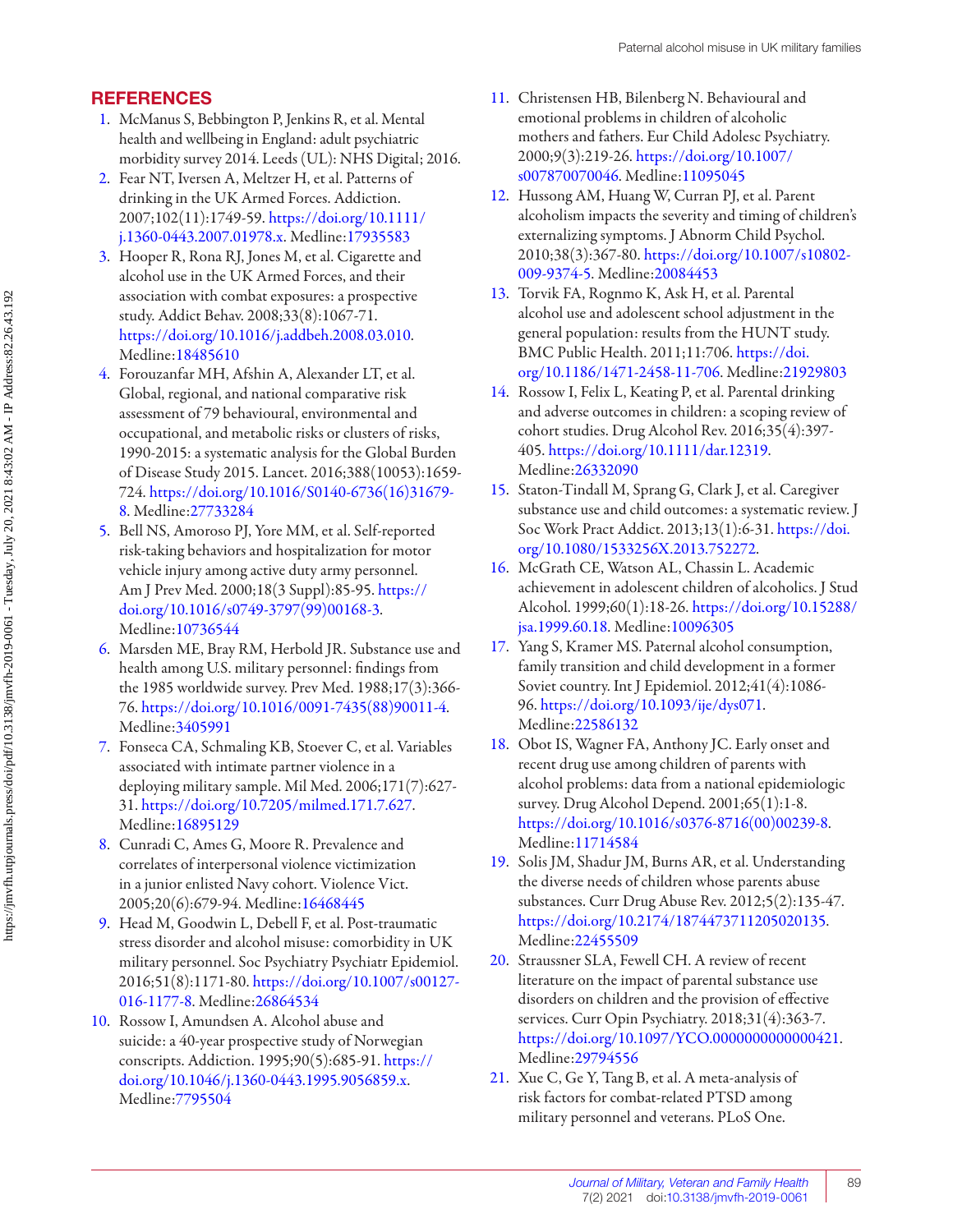<span id="page-9-0"></span>[journal.pone.0120270](https://doi.org/10.1371/journal.pone.0120270). Medline:[25793582](https://preview.ncbi.nlm.nih.gov/pubmed/?term=25793582) [org/10.1007/BF02105408](https://doi.org/10.1007/BF02105408). Medline:[7712061](https://preview.ncbi.nlm.nih.gov/pubmed/?term=7712061)

- 22. Debell F, Fear NT, Head M, et al. A systematic review [33](#page-2-0). Stockwell T, Hodgson R, Edwards G, et al. The of the comorbidity between PTSD and alcohol misuse . development of a questionnaire to measure Soc Psychiatry Psychiatr Epidemiol. 2014;49(9):1401- severity of alcohol dependence. Br J Addict 25. <https://doi.org/10.1007/s00127-014-0855-7>. Alcohol Other Drugs. 1979;74(1):79-87. https:// Medline:[24643298](https://preview.ncbi.nlm.nih.gov/pubmed/?term=24643298) [doi.org/10.1111/j.1360-0443.1979.tb02415.x](https://doi.org/10.1111/j.1360-0443.1979.tb02415.x).
- [23](#page-1-0). Poelen EA, Engels RC, Scholte RH, et al. Predictors Medline:[283831](https://preview.ncbi.nlm.nih.gov/pubmed/?term=283831) of problem drinking in adolescence and young [34](#page-2-0). Goodman R. The Strengths and Difficulties adulthood: a longitudinal twin-family study. Eur Child Questionnaire: a research note . J Child Psychol Adolesc Psychiatry. 2009;18(6):345-52. [https://doi.](https://doi.org/10.1007/s00787-009-0736-x) Psychiatry. 1997;38(5):581-6. [https://doi.](https://doi.org/10.1111/j.1469-7610.1997.tb01545.x) [org/10.1007/s00787-009-0736-x](https://doi.org/10.1007/s00787-009-0736-x). Medline:[19205784](https://preview.ncbi.nlm.nih.gov/pubmed/?term=19205784) [org/10.1111/j.1469-7610.1997.tb01545.x](https://doi.org/10.1111/j.1469-7610.1997.tb01545.x).
- [24](#page-1-0). GBD 2016 Alcohol Collaborators. Alcohol use and Medline:[9255702](https://preview.ncbi.nlm.nih.gov/pubmed/?term=9255702) burden for 195 countries and territories, 1990-2016: [35](#page-2-0). Dave S, Nazareth I, Senior R, et al. A comparison a systematic analysis for the Global Burden of Disease of father and mother report of child behaviour on
- 25. Burton R, Sheron N. No level of alcohol consumption [36](#page-3-0). Scott J, Mihalopoulos C, Erskine H, et al. Chapter 8:
- [26.](#page-1-0) Fear NT , Reed RV , Rowe S , et al. Impact of paternal use disorders: disease control priorities. 3rd ed. Vol. 4 . paternal post-traumatic stress disorder on the children and Development/The World Bank; 2016 . of military fathers. Br J Psychiatry. 2018;212(6):347-55. [37](#page-3-0). Cukor J, Wyka K, Jayasinghe N, et al. The nature
- [27](#page-1-0). Fear NT , Jones M , Murphy D , et al. What are the and course of subthreshold PTSD. J Anxiety Disord. consequences of deployment to Iraq and Afghanistan 2010;24(8):918-23. https://doi.org/10.1016/j. on the mental health of the UK armed forces? A [janxdis.2010.06.017](https://doi.org/10.1016/j.janxdis.2010.06.017). Medline:[20655169](https://preview.ncbi.nlm.nih.gov/pubmed/?term=20655169) cohort study. Lancet. 2010;375(9728):1783-97. [38](#page-3-0). Kroenke K, Spitzer RL, Williams JB. The PHQ[https://doi.org/10.1016/S0140-6736\(10\)60672-1](https://doi.org/10.1016/S0140-6736(10)60672-1). 9: validity of a brief depression severity measure. Medline:[20471076](https://preview.ncbi.nlm.nih.gov/pubmed/?term=20471076) J Gen Intern Med. 2001;16(9):606-13. https://
- [28](#page-1-0). Hotopf M, Hull L, Fear NT, et al. The health of UK [doi.org/10.1046/j.1525-1497.2001.016009606.x](https://doi.org/10.1046/j.1525-1497.2001.016009606.x). military personnel who deployed to the 2003 Iraq war: Medline:[11556941](https://preview.ncbi.nlm.nih.gov/pubmed/?term=11556941) a cohort study. Lancet. 2006;367(9524):1731-41. [39](#page-3-0). Henderson A, Langston V, Greenberg N. Alcohol  [https://doi.org/10.1016/S0140-6736\(06\)68662-5](https://doi.org/10.1016/S0140-6736(06)68662-5). misuse in the Royal Navy. Occup Med (Lond).
- [29](#page-2-0). Blanchard EB, Jones-Alexander J, Buckley TC, et [kqn152](https://doi.org/10.1093/occmed/kqn152). Medline:19074746 https://doi.org/10.1016/0005-7967(96)00033-2. study. Drug Alcohol Depend. 2015;156:78-83.
- [30](#page-2-0). von Elm E, Altman DG, Egger M, et al. The Medline:[26409753](https://preview.ncbi.nlm.nih.gov/pubmed/?term=26409753) guidelines for reporting observational studies. Lancet. 2):1085-99. Medline:10224196 2007;370(9596):1453-7. [https://doi.org/10.1016/](https://doi.org/10.1016/S0140-6736(07)61602-X) [42](#page-5-0). Ramstedt M, Sundin E, Moan IS, et al. Harm
- 2001. [SART.S23746](https://doi.org/10.4137/SART.S23746). Medline:[26884681](https://preview.ncbi.nlm.nih.gov/pubmed/?term=26884681)
- 

2015;10(3):e0120270.[https://doi.org/10.1371/](https://doi.org/10.1371/journal.pone.0120270) scale. J Traum Stress. 1995;8(1):75-90.https://doi.

- 
- 
- Study 2016. Lancet. 2018;392(10152):1015-35. the Strengths and Difficulties Questionnaire. Child [https://doi.](https://doi.org/10.1007/s10578-008-0097-6)org/10.1016/S0140-6736(18)31310-2. Psychiatry Hum Dev. 2008;39(4):399-413. https://doi. Medline:[30146330](https://preview.ncbi.nlm.nih.gov/pubmed/?term=30146330) [org/10.1007/s10578-008-0097-6](https://doi.org/10.1007/s10578-008-0097-6). Medline:[18266104](https://preview.ncbi.nlm.nih.gov/pubmed/?term=18266104)
- improves health. Lancet. 2018;392(10152):987-8. childhood mental and developmental disorders. In: https://doi.org/10.1016/S0140-6736(18)31571-X. Patel V, Chisholm D, Dua T, Laxminarayan R, Medina- Medline:[30146328](https://preview.ncbi.nlm.nih.gov/pubmed/?term=30146328) Mora M, editors. Mental, neurological, and substance deployment to the conflicts in Iraq and Afghanistan and Washington (DC) : International Bank for Reconstruction
	-
	-
- Medline:[16731268](https://preview.ncbi.nlm.nih.gov/pubmed/?term=16731268) 2009;59(1):25-31. https://doi.org/10.1093/occmed/
- al. Psychometric properties of the PTSD Checklist [40](#page-3-0). Thandi G, Sundin J, Ng-Knight T, et al. Alcohol misuse (PCL). Behav Res Ther. 1996;34(8):669-73. in the United Kingdom Armed Forces: a longitudinal Medline:[8870294](https://preview.ncbi.nlm.nih.gov/pubmed/?term=8870294) [https://doi.org/10.1016/j.drugalcdep.2015.08.033.](https://doi.org/10.1016/j.drugalcdep.2015.08.033)
- Strengthening the Reporting of Observational [41](#page-4-0). Johnson JL, Leff M. Children of substance abusers: Studies in Epidemiology (STROBE) statement: overview of research findings. Pediatrics. 1999;103(5 Pt
- [S0140-6736\(07\)61602-X](https://doi.org/10.1016/S0140-6736(07)61602-X). Medline:[18064739](https://preview.ncbi.nlm.nih.gov/pubmed/?term=18064739) experienced from the heavy drinking of family and [31](#page-2-0). Babor TF , Higgins-Biddle JC , Saunders JB , et al . friends in the general population: a comparative study AUDIT: the alcohol use disorders identification of six northern European countries. Subst Abuse. test. Geneva: World Health Organization; 2015;9(Suppl 2):107-18. https://doi.org/10.4137/
- [32](#page-2-0). Blake DD, Weathers FW, Nagy LM, et al. The [43](#page-5-0). Ramchand R, Rudavsky R, Grant S, et al. Prevalence development of a clinician-administered PTSD of, risk factors for, and consequences of posttraumatic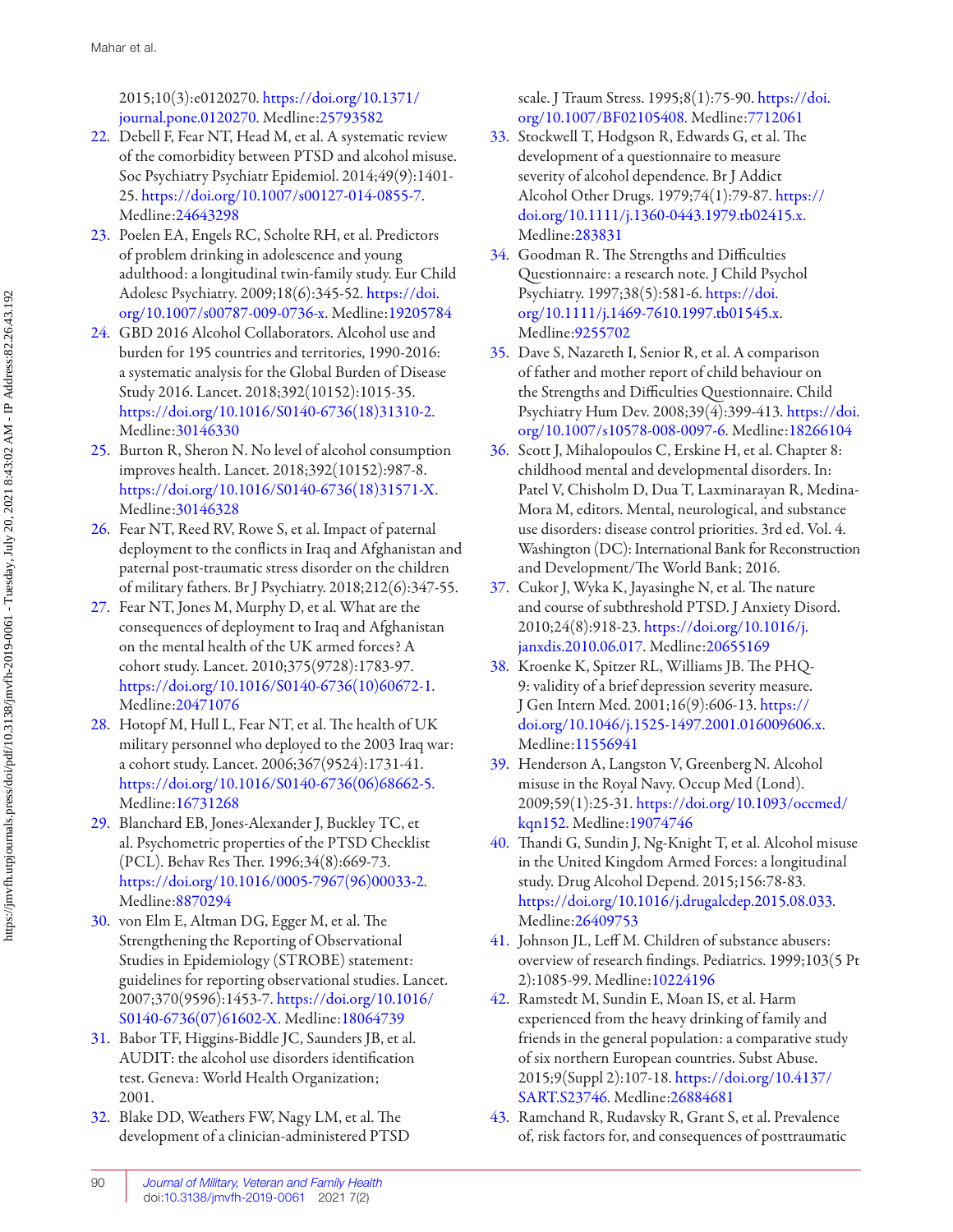<span id="page-10-0"></span>stress disorder and other mental health problems in military populations deployed to Iraq and Afghanistan. Curr Psychiatry Rep. 2015;17(5):37. https://doi. [org/10.1007/s11920-015-0575-z](https://doi.org/10.1007/s11920-015-0575-z). Medline:[25876141](https://preview.ncbi.nlm.nih.gov/pubmed/?term=25876141)

- [44](#page-7-0). Kritikos TK, Comer JS, He M, et al. Combat experience and posttraumatic stress symptoms among military-serving parents: a meta-analytic examination of associated offspring and family outcomes. J Abnorm Child Psychol. 2018;47(1):131-48. [https://doi.](https://doi.org/10.1007/s10802-018-0427-5) [org/10.1007/s10802-018-0427-5](https://doi.org/10.1007/s10802-018-0427-5). Medline:[29687429](https://preview.ncbi.nlm.nih.gov/pubmed/?term=29687429)
- 45. McCrady B, Ladd B, Hallgren K. Theoretical bases of family approaches to substance abuse treatment. In: Walters S, Rotgers F, editors. Treating substance abuse: theory and technique . 3rd ed. New York: Guilford Press; 2012. p. 224-55.
- [46.](#page-7-0) World Health Organization. Global strategy to reduce the harmful use of alcohol. Geneva: World Health Organization; 2010.
- [47](#page-7-0). Norris D, Cramm H, Schwartz K, et al. Qualitative study on the health and well-being of families of Canadian Armed Forces veterans with mental health problems. Halifax (NS): Veterans Affairs Canada; 2017.
- [48](#page-7-0). Del Boca FK, Darkes J. The validity of self-reports of alcohol consumption: state of the science and challenges for research. Addiction. 2003;98(Suppl 2 ): 1 - 12 . [https://doi.org/10.1046/j.1359](https://doi.org/10.1046/j.1359-6357.2003.00586.x) [6357.2003.00586.x](https://doi.org/10.1046/j.1359-6357.2003.00586.x). Medline:[14984237](https://preview.ncbi.nlm.nih.gov/pubmed/?term=14984237)
- 49. Goodwin L, Norton S, Fear NT, et al. Trajectories of alcohol use in the UK military and associations with mental health. Addict Behav. 2017;75:130-7. [https://doi.org/10.1016/j.addbeh.2017.07.010.](https://doi.org/10.1016/j.addbeh.2017.07.010) Medline:[28734152](https://preview.ncbi.nlm.nih.gov/pubmed/?term=28734152)
- [50](#page-7-0). Giesbrecht N, Cukier S, Steeves D. Collateral damage from alcohol: implications of "second-hand effects of drinking" for populations and health priorities. Addiction. 2010;105(8):1323-5. https:// [doi.org/10.1111/j.1360-0443.2009.02884.x](https://doi.org/10.1111/j.1360-0443.2009.02884.x). Medline:[20653610](https://preview.ncbi.nlm.nih.gov/pubmed/?term=20653610)
- 51. Leon DA, Keenan K. Commentary: alcohol, child development and harm to others: a "hard" problem. Int J Epidemiol. 2012;41(4):1097-100. [https://doi.](https://doi.org/10.1093/ije/dys134) [org/10.1093/ije/dys134](https://doi.org/10.1093/ije/dys134). Medline:[22933651](https://preview.ncbi.nlm.nih.gov/pubmed/?term=22933651)
- 52. Rognmo K, Torvik FA, Ask H, et al. Paternal and maternal alcohol abuse and offspring mental distress in the general population: the Nord-Trondelag health study. BMC Public Health. 2012;12:448. https://doi. [org/10.1186/1471-2458-12-448](https://doi.org/10.1186/1471-2458-12-448). Medline:[22708789](https://preview.ncbi.nlm.nih.gov/pubmed/?term=22708789)
- 53. Hung CC, Chang HY, Luh DL, et al. Do parents play different roles in drinking behaviours of male and female adolescents? A longitudinal follow-up study. BMJ Open. 2015;5(4):e007179. <https://doi.org/10.1136/bmjopen-2014-007179>. Medline:[25877273](https://preview.ncbi.nlm.nih.gov/pubmed/?term=25877273)
- [54](#page-7-0). Ohannessian CM. The interactive effect of paternal problem drinking and maternal problem drinking on adolescent internalizing problems. Addict Behav. 2015;50:70-3. https://doi.org/10.1016/j. [addbeh.2015.06.011](https://doi.org/10.1016/j.addbeh.2015.06.011). Medline:[26103425](https://preview.ncbi.nlm.nih.gov/pubmed/?term=26103425)
- 55. Gribble R, Thandi GK, Goodwin L, et al. Hazardous alcohol consumption among spouses or partners of military service personnel: a systematic review of the literature. J R Army Med Corps. 2018;164(5):380-8 .<https://doi.org/10.1136/jramc-2017-000845>. Medline:[29326125](https://preview.ncbi.nlm.nih.gov/pubmed/?term=29326125)

## **AUTHOR INFORMATION**

**Alyson L. Mahar**, MD, PhD, is an Assistant Professor in Community Health Sciences and Research Scientist at the Manitoba Centre for Health Policy at the University of Manitoba. She is an epidemiologist and health services researcher with a focus on using routinely collected health and social data to study the health and well-being of Canadian Veterans and military families.

 **Sarah Rowe**, MD, PhD, is an Associate Professor and the Deputy Director of the MSc Mental Health Sciences programme in the Division of Psychiatry at University College London. Her research interests include harm minimisation for self-harm, personality disorders, and child and adolescent mental health. She can occasionally be found on Twitter @KiwiRowebot.

 **David Pernet**, BA, is a database administrator at the King's Centre for Military Health Research, King's College London. He has worked with health and well-being data for serving military, Veterans, and their families over the past eight years. He is interested in improving the quality of data collection and in the use of geographical information.

 **Alice Wickersham**, MSc, has research interests that include child and adolescent mental health, educational outcomes and epidemiology. Her PhD research focuses on school performance and depression, which she is investigating using linked administrative datasets and longitudinal statistical modelling techniques. Before her PhD, Wickersham was a Research Assistant at King's Centre for Military Health Research, where she investigated the association between paternal and adolescent mental health in UK military families. She has a BSc in psychology and an MSc in clinical mental health sciences.

**Alice B. Aiken**, CD, PhD, MSc, BScPT, is the Vice-President of Research and Innovation at Dalhousie University in Halifax, Nova Scotia, Canada. Her research focuses on health systems transformation and evidenceinformed policy-making with a focus on military and Veterans. Dr. Aiken is currently the Vice-Chair of the Governing Council of the Canadian Institutes of Health Research and Chair of the board of Research Nova Scotia.